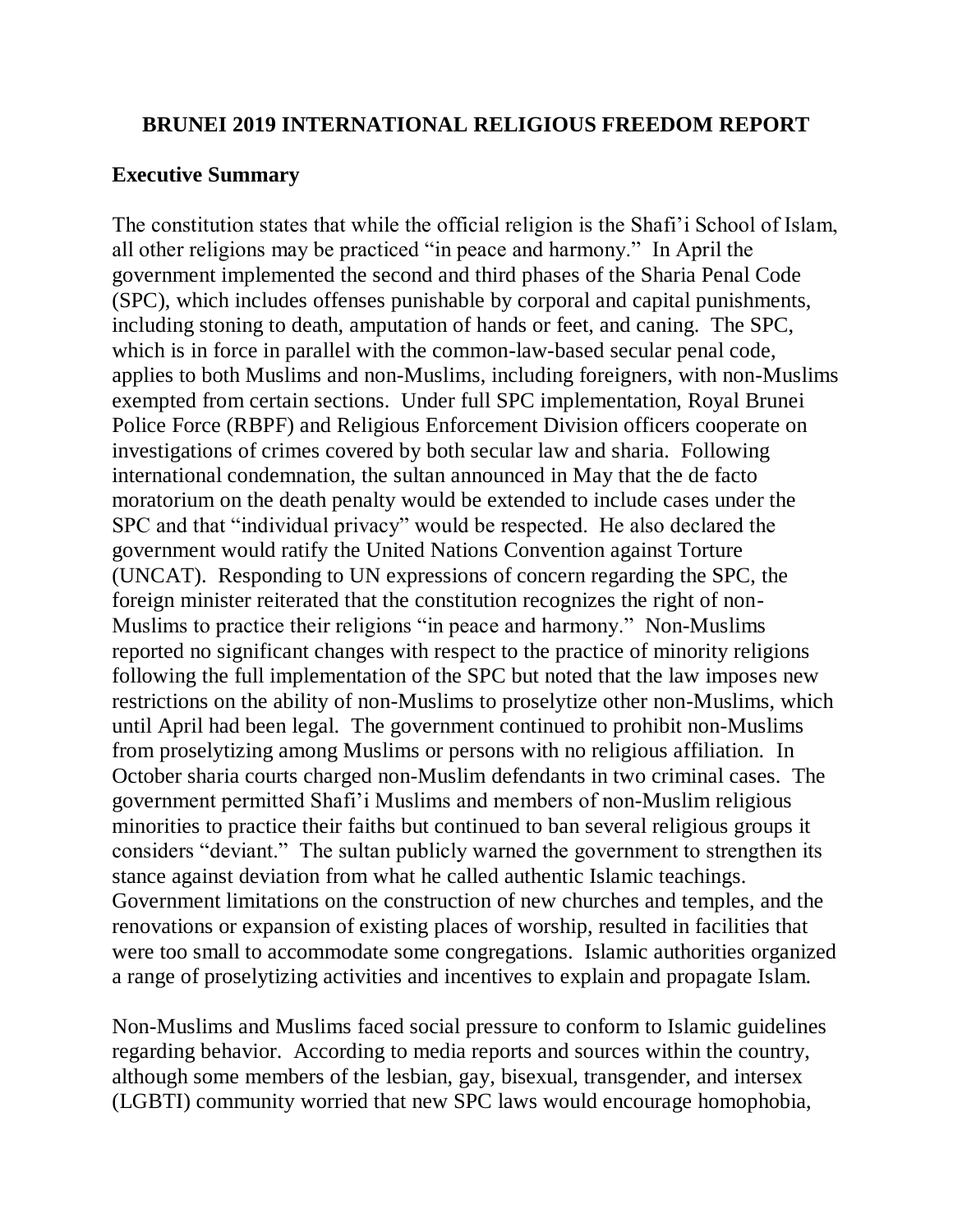few believed that the harshest SPC punishments, such as stoning, would be enforced. In discussions of religion and religious freedom on social media, some Muslims and non-Muslims posted comments questioning the relevance of the Malay Islamic Monarchy (MIB) national philosophy or criticizing the SPC, while others called for increased Islamification and increased restrictions on non-Muslims. Anecdotal reports indicated that some Muslims and Christians who wished to convert to another religion feared social retribution, such as ostracism by friends, family, and their community.

The Ambassador, other embassy officers, and visiting senior U.S. government officials engaged with senior government officials regarding the negative religious freedom implications of full SPC implementation, as well as the importance of ratification of UNCAT and the protection of minority rights. In meetings with senior economic officials and business leaders, the Ambassador highlighted U.S. concerns relating to the SPC, including those of the private sector. He also met with minority religious leaders to discuss the concerns of religious minorities regarding the implications of the SPC. The Assistant Secretary of State for East Asian and Pacific Affairs echoed concerns regarding implementation of the SPC during a visit in September.

# **Section I. Religious Demography**

The U.S. government estimates the total population at 458,000 (midyear 2019 estimate). According to the 2011 census (the most recent), 78.8 percent of the population is Muslim, 8.7 percent Christian, and 7.8 percent Buddhist, while the remaining 4.7 percent consists of other religions, including indigenous beliefs.

There is significant variation in religious identification among ethnic groups. According to 2016 official statistics, ethnically Malay citizens comprise 66 percent of the population and are presumed by the government to be Muslim as an inherited status. The ethnic Chinese population, which is approximately 10 percent of the total population and includes both citizens and stateless permanent residents, is 65 percent Buddhist and 20 percent Christian. Indigenous tribes such as Dusun, Bisaya, and Murut make up approximately 4 percent of the population and are estimated to be 50 percent Muslim, 15 percent Christian, and the remainder followers of other religious groups, including adherents of traditional practices. The remaining 20 percent of the population includes foreign-born workers, primarily from Indonesia, Malaysia, the Philippines, and South Asia. According to official statistics, approximately half of these temporary and permanent residents are Muslim, more than one-quarter Christian, and 15 percent Buddhist.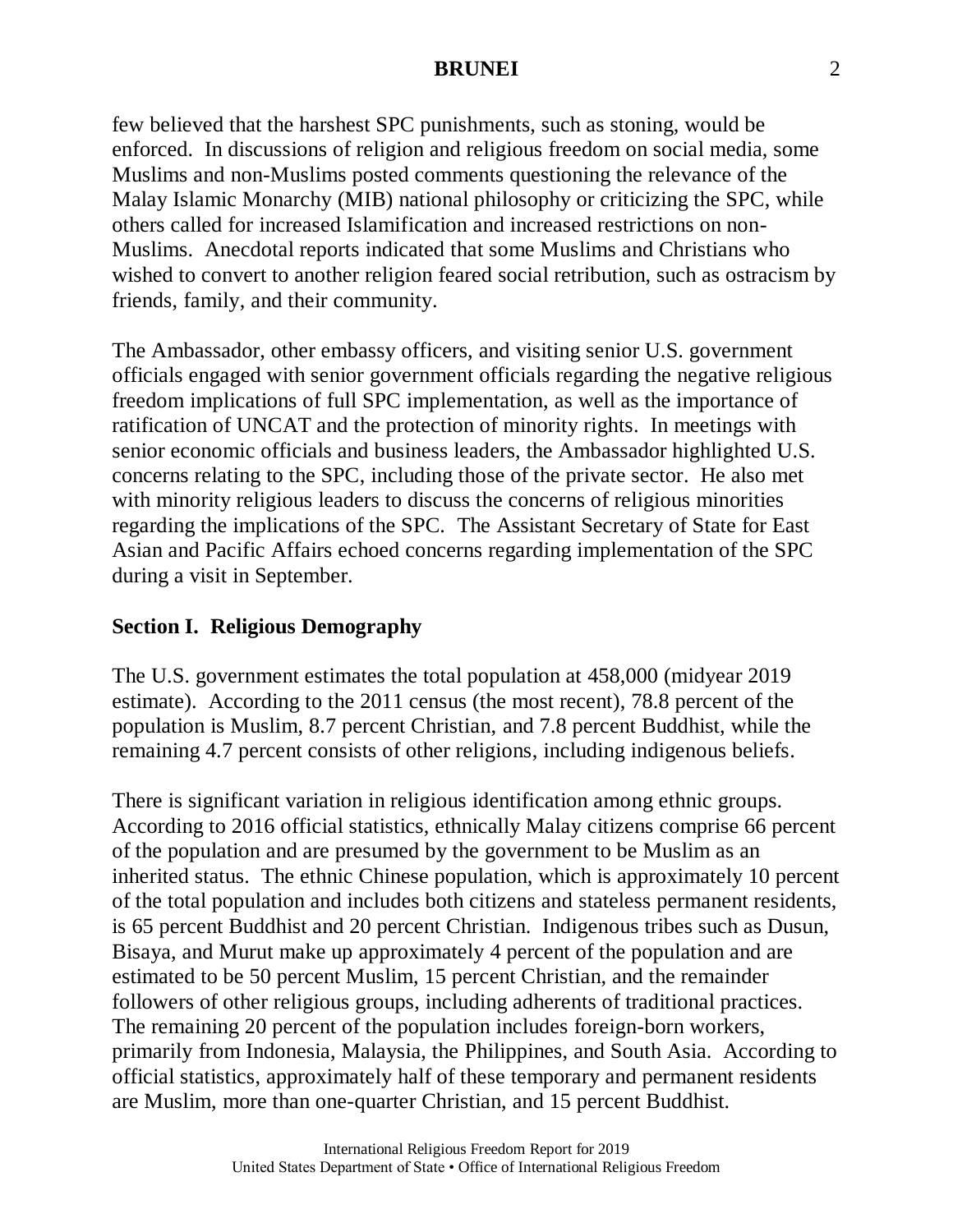### **Section II. Status of Government Respect for Religious Freedom**

#### **Legal Framework**

The constitution states the religion of the country shall be the Shafi'i school of Sunni Islam but allows all other religions to be practiced "in peace and harmony" by the persons professing them.

The legal system is divided between secular law and sharia, which have parallel systems of both criminal and civil/family law and operate separate courts under a single judiciary department. The civil courts are based on common law. The sharia courts follow the Shafi'i school of Islamic jurisprudence, in which there is no concept of legal precedent and judges are not bound by the decisions of a higher court. Sharia courts have jurisdiction over both criminal law and civil/family matters involving Muslims and hear cases brought under longstanding sharia legislation as well as under the SPC.

The government fully implemented the final phases of the SPC in April. The SPC spells out provisions for corporal and capital punishment for murder, theft, adultery, rape, sodomy, apostasy, blasphemy, and other acts deemed crimes under sharia. Depending on the type and specifics of the offense, these punishments include fines, imprisonment, whipping, caning, amputation of hands or feet, or death (including by stoning). The SPC identifies murder, adultery, rape, sodomy, apostasy, and blasphemy as capital offenses, although the law requires either a confession or the testimony of multiple pious Muslim male eyewitnesses to support a death sentence. Most SPC sections apply to both Muslims and non-Muslims, including foreigners, and are applicable to offenses committed outside the country by citizens or permanent residents. Non-Muslims are exempt from certain sections, such as requirements for men to join Friday prayers and pay *zakat* (obligatory annual almsgiving). The SPC states that Muslims will be identified for purposes of the law by "general reputation."

The SPC incorporates longstanding domestic laws based on sharia that prohibit drinking alcohol, propagating religions other than Islam, eating in public during the fasting hours of Ramadan, cross-dressing, and close physical proximity between unmarried persons of the opposite sex. It prohibits "indecent behavior," including pregnancies out of wedlock, and criminalizes any act that "tends to tarnish the image of Islam, deprave a person, bring bad influence, or cause anger to the person who is likely to have seen the act."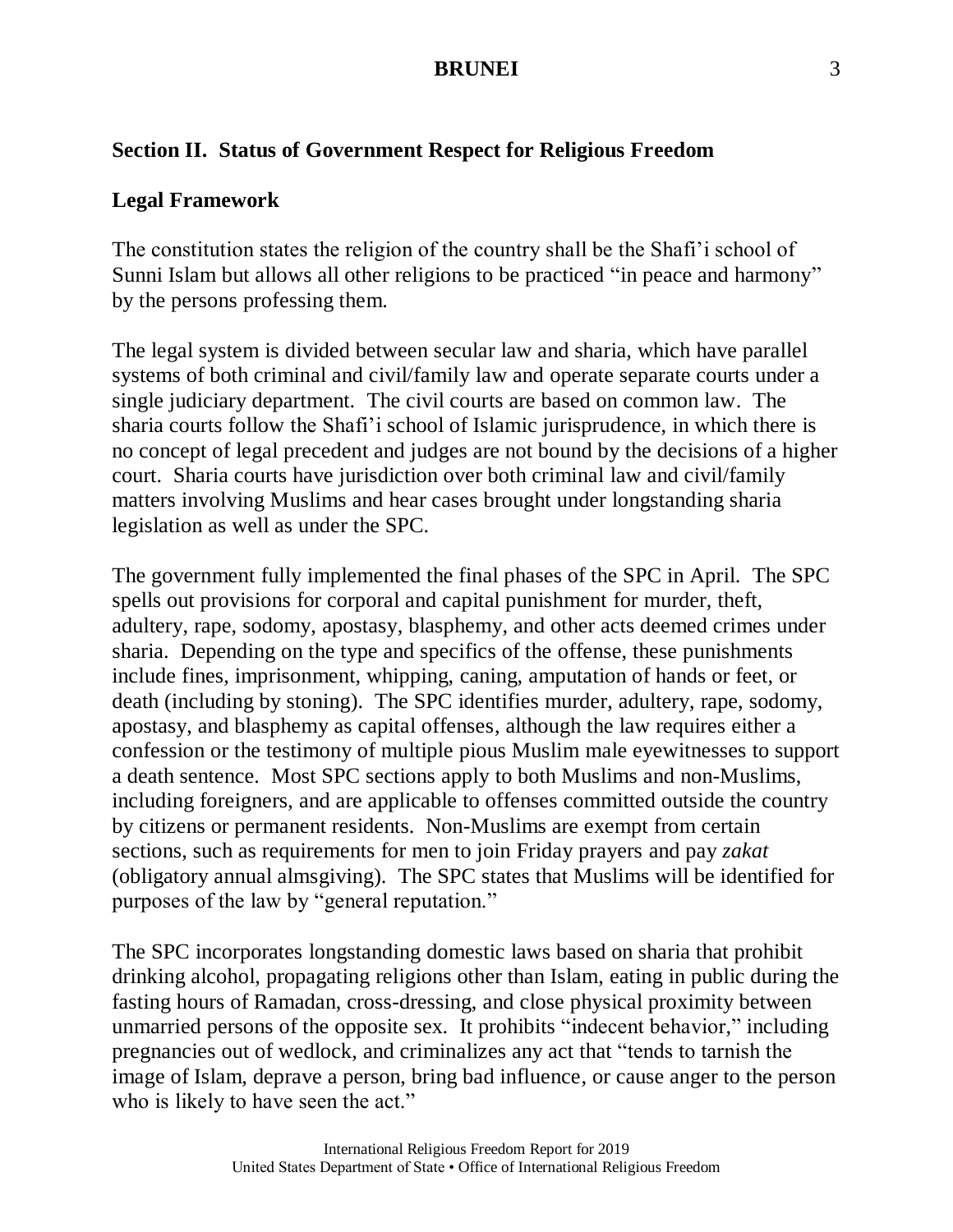Punishments included under the SPC have different standards of proof from the common law-based penal code, such as requiring four pious men to witness personally an act of fornication to support a sentence of stoning. Stoning sentences, however, may be supported by a confession in lieu of witness testimony at the discretion of a sharia judge. If neither qualifying testimony nor a confession is available, the possible sentences are limited to caning, imprisonment, and fines.

The government describes its official national philosophy as Melayu Islam Beraja (MIB), or Malay Islamic Monarchy, which it defines as "a system that encompasses strong Malay cultural influences, stressing the importance of Islam in daily life and governance, and respect for the monarchy as represented by His Majesty the Sultan." The government has said this system is essential to the country's way of life and its main defense against "extremism." A government body, the MIB Supreme Council, seeks to spread and strengthen the MIB philosophy and ensure MIB is enshrined in the nation's laws and policies. MIB is a compulsory subject for students in both public and private schools, including at the university level.

The Religious Enforcement Division under the Ministry of Religious Affairs (MORA) leads investigations on crimes that exist only in the SPC and other sharia legislation, such as male Muslims failing to pray on Fridays. Cases involving crimes that are not covered by sharia legislation, such as human trafficking, are investigated by the RBPF. Since full SPC implementation began in April, RBPF and Religious Enforcement Division officers cooperate on investigations of crimes covered by both the secular and sharia laws. In such cases, an "assessment committee" composed of secular and sharia prosecutors and secular and sharia law enforcement officers decides which court system will try the case. The deliberations of the assessment committee to determine whether specific cases would proceed through secular or sharia court are not public, and the government does not make public the committee's bases for its decisions.

The government bans several religious groups it considers "deviant," including the Ahmadiyya Muslim Community, Al-Arqam, Abdul Razak Mohammad, Al-Ma'unah, Saihoni Tasipan, Tariqat Mufarridiyyah, Silat Lintau, Qadiyaniah, the Baha'i Faith, and Jehovah's Witnesses. The list is based on fatwas proclaimed by the state mufti or the Islamic Religious Council – a government body and the sultan's highest authority on matters on Islam – and is available on MORA's website. The SPC also bans any practice or display of "black magic."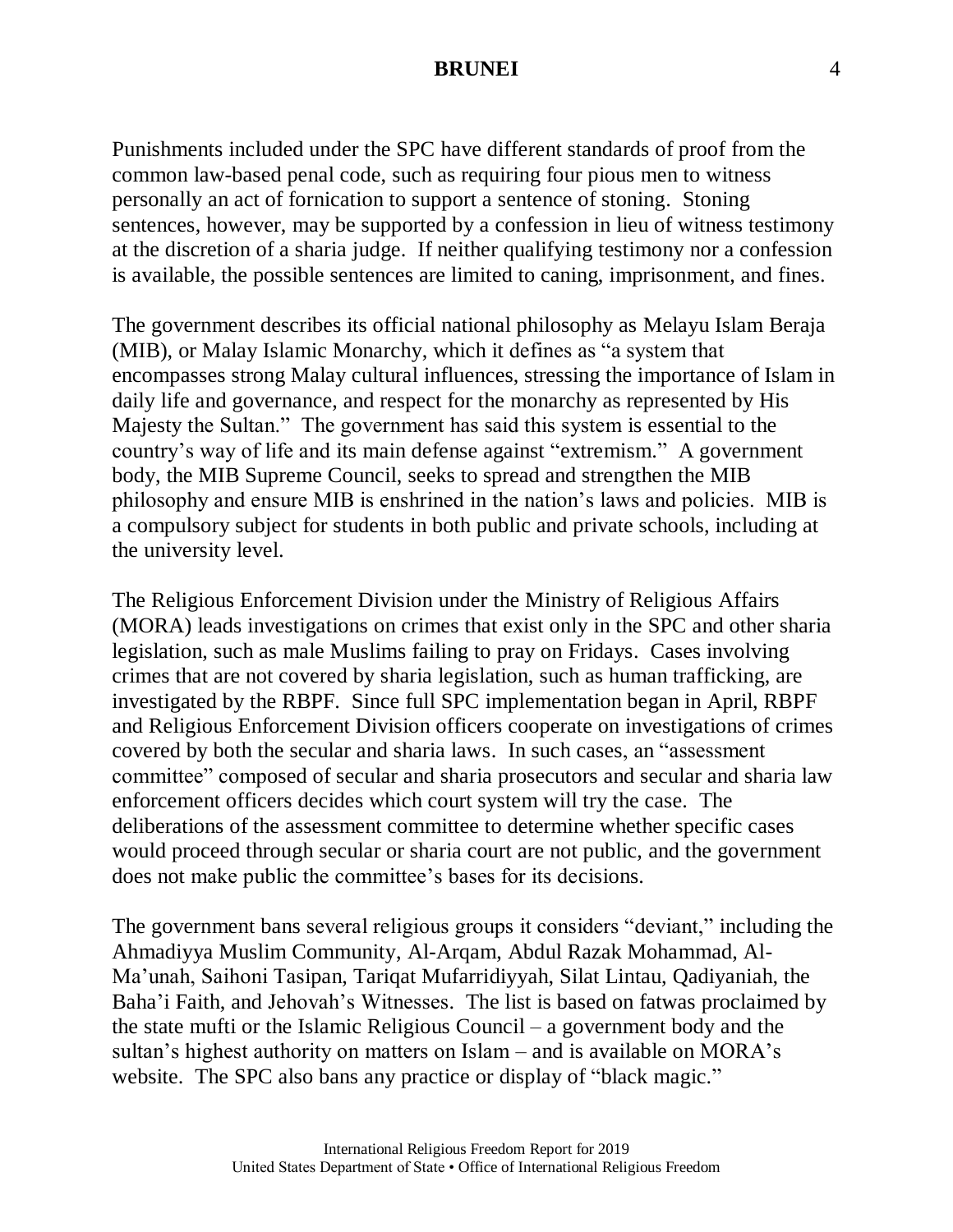The SPC includes a list of words and expressions, including the word "Allah," reserved for use by only Muslims or in relation to Islam. MORA has clarified to embassy officials that the use of certain words such as "Allah" by non-Muslims, does not constitute an SPC offense when used in a nonreligious context or social activity.

Under the SPC, Muslims are not permitted to renounce or change their religion. Non-Muslims must be at least 14 years and seven months old to convert or renounce their religion. If parents convert to Islam, their minor children automatically become Muslim.

The law requires all organizations, including religious groups, to register and provide the names of their members. Applicants are subject to background checks for leaders and board members, and proposed organizations are subject to naming requirements. Registered organizations must furnish information on leadership, election of officers, members, assets, activities, and any other information requested by the registrar. Benefits of registration include the ability to operate, reserve space in public buildings, and apply for permission to raise funds. The registrar of societies oversees the application process, exercises discretion over applications, and is authorized to refuse approval for any reason. Organizations are prohibited from affiliation with any organization outside the country without written approval by the registrar. Unregistered organizations may face charges of unlawful assembly and may be subject to fines. Individuals who participate in or influence others to join unregistered organizations may be fined, arrested, and imprisoned. The penalty for violating laws on the registration and activity of organizations is a fine of up to 10,000 Brunei dollars (BND) (\$7,400), imprisonment for up to three years, or both.

The law states that any public assembly of five or more persons requires official approval in advance. Under longstanding emergency powers, this applies to all forms of public assembly, including religious assembly. In practice, however, places of worship are viewed as private places in which gatherings do not require approval.

The law forbids the teaching or promotion of any religion other than Islam to Muslims or to persons of no faith. Under the SPC, the penalty for propagating religions other than Islam is up to five years in prison, a fine of up to 20,000 BND (\$14,900), or both. The SPC includes a provision that makes it illegal to criticize Islam, including the SPC itself.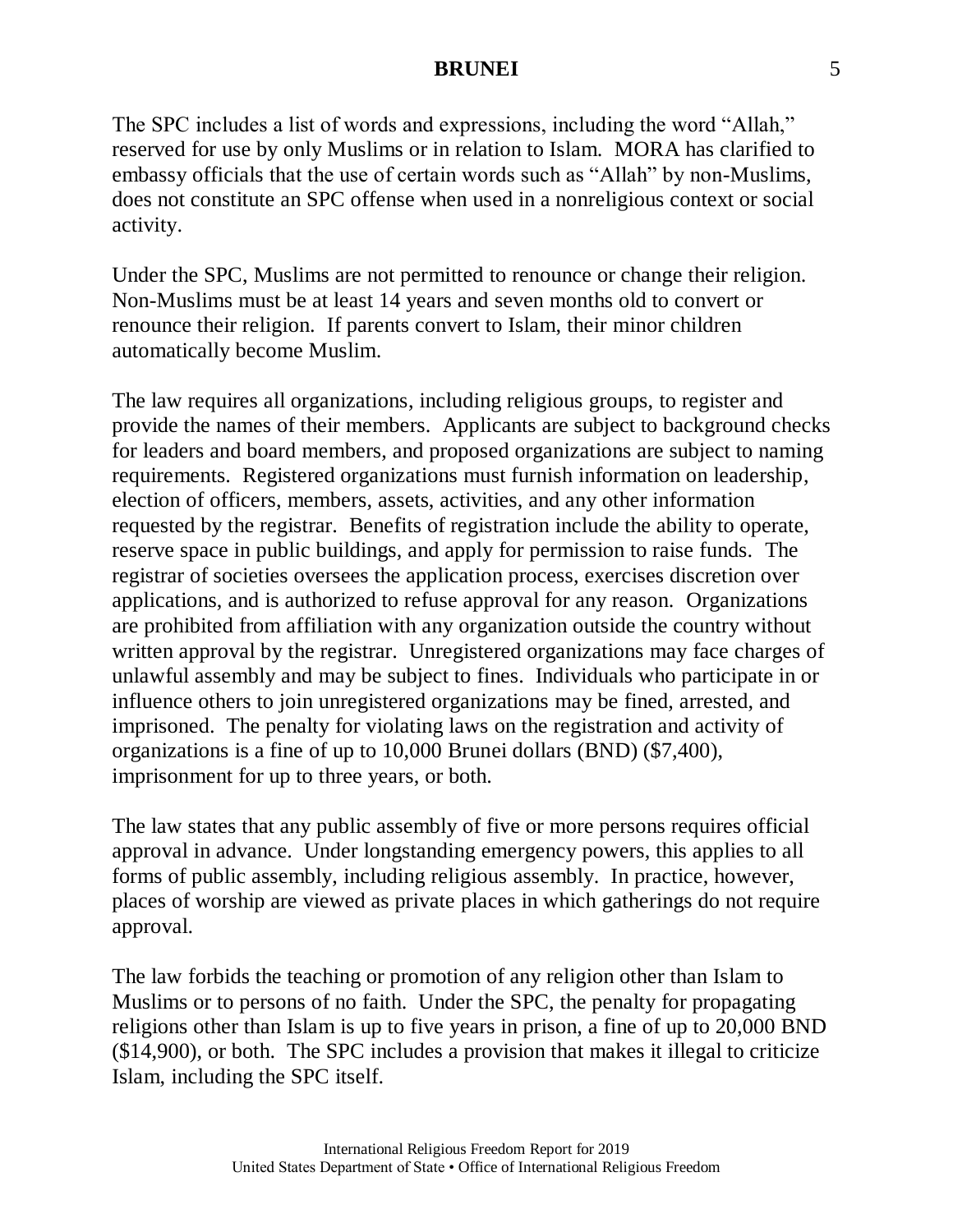Laws and regulations limit access to religious literature. The law states it is an offense for a person to import any publication deemed objectionable, which is defined in part as describing, depicting, or expressing matters of race or religion in a manner likely to cause "feelings of enmity, hatred, ill will, or hostility between different racial or religious groups." The law also bans distributing materials relating to religions other than Islam to Muslims or persons of no faith.

The law establishes two sets of schools: those offering the national or international curriculum that are administered by the Ministry of Education (MOE), and those offering supplemental religious education (*ugama*) that are administered by MORA.

MOE schools are required to teach a course on Islamic religious knowledge that is required for all Muslim children ages seven to 15 who reside in the country and who have at least one parent who is a citizen or permanent resident. Non-Muslims are exempted from all religious study requirements and receive teaching on moral behavior.

*Ugama* instruction in MORA schools is a seven-to-eight-year course that teaches the day-to-day practice of Sunni Islam according to the Shafi'i school. Under a 2012 government order, *ugama* instruction is mandatory for Muslim students ages seven to 14 who hold citizenship or permanent residency; many students attend *ugama* schools in the afternoon after MOE schools have adjourned. Parents may be fined up to 5,000 BND (\$3,700), imprisoned for a term not exceeding one year, or both for failure to comply with the order. The law does not make accommodations for Muslims who have non-Shafi'i beliefs. MORA also administers a set of schools taught in Arabic that offer the national curriculum combined with *ugama* religious education.

Public and private schools, including private schools run by churches, are prohibited from providing religious instruction in beliefs other than the Shafi'i school of Islam as part of the school's curriculum. Schools may be fined or school officials imprisoned for teaching non-Islamic religious subjects. The SPC criminalizes exposing Muslim children or the children of parents who have no religious affiliation to the beliefs and practices of any religion other than Islam. The law requires that any person wishing to teach on matters relating to Islam must obtain official permission. Churches and religious schools are permitted to offer private religious education in private settings, such as someone's home.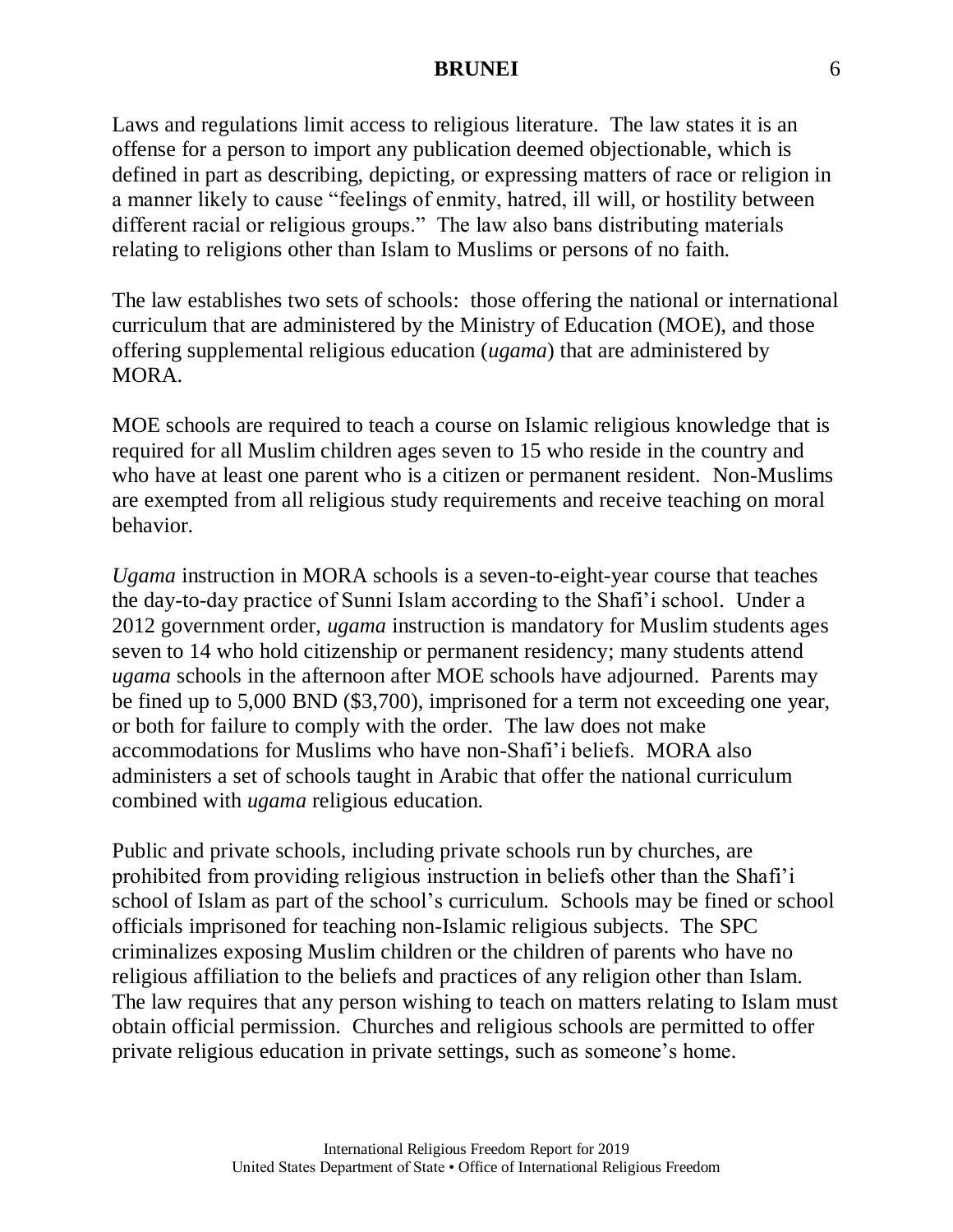All parental rights are awarded to the Muslim parent if a child is born to parents who are not both Muslim. The non-Muslim parent is not recognized in any official document, including the child's birth certificate, unless that parent has converted to Islam. The law bans any Muslim from surrendering custody of a minor or dependent in his or her guardianship to a non-Muslim.

Under the SPC, non-Muslims may be arrested for *zina* (fornication or adultery) or *khalwat* (the crime of close physical proximity between two unmarried individuals of opposite sexes), provided that the other accused party is Muslim. Foreigners are also subject to these laws.

A regulation requires businesses that produce, supply, and serve food and beverages to obtain a halal certificate or apply for an exemption if serving non-Muslims.

MORA has declared circumcision for Muslim girls (*sunat*) a religious rite obligatory under Islam and describes it as the removal of the hood of the clitoris (Type I per World Health Organization classification). The government has stated it does not consider this practice to be female genital mutilation/cutting (FGM/C) and has expressed support for the World Health Organization's call for the elimination of FGM/C. In his 2017 fatwas, the state mufti declared that both male and female circumcision are required and specified that female circumcision involves a "small cut above the vagina."

The country is not a party to the International Covenant on Civil and Political Rights.

# **Government Practices**

In March amid international criticism of the SPC by several governments, celebrities, and social media commentators, the government issued a statement asserting its right to enforce its own laws as a "sovereign Islamic and fully independent country." The statement declared that the SPC would "educate, respect, and protect the legitimate rights of all individuals, society or nationality of any faiths and race" and that the country's parallel sharia and common law judicial systems would "maintain peace and order and preserve our religion, life, family, and individuals regardless of gender, nationality, race, and faith."

In April the government distributed a set of points on the implementation of the SPC to foreign diplomatic missions highlighting that the country's constitution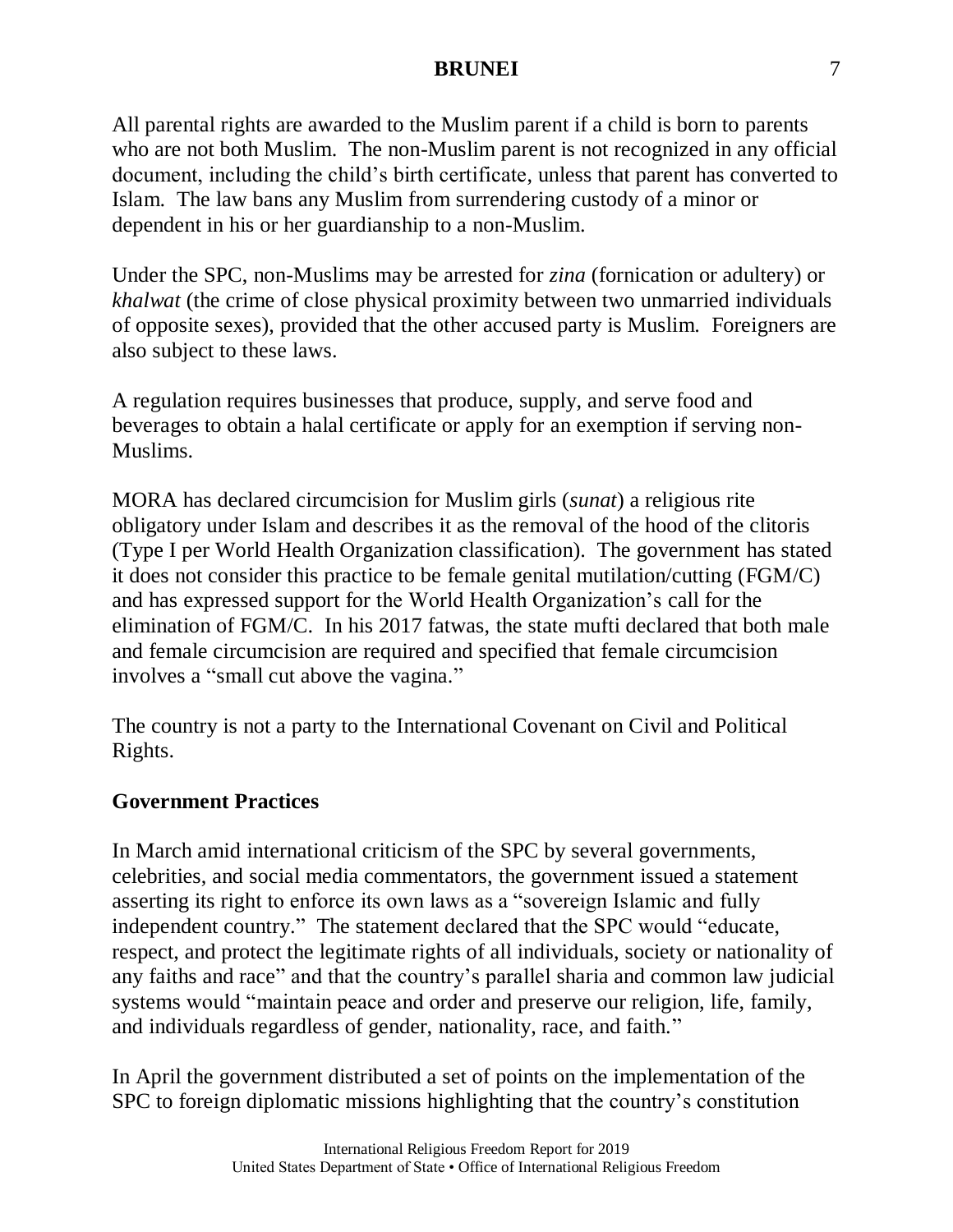"provides that Islam shall be the official religion, but also explicitly recognizes the right of non-Muslims to practice their religions in peace and harmony." The points also stated the government "reaffirms its commitment to its international obligations in promoting and protecting human rights as enshrined in the Charter of the United Nations and the Universal Declaration of Human Rights" and that the government's 2015 signing of UNCAT "testifies our strong rejection to acts of torture."

On April 1, the United Nations Office of the High Commissioner for Human Rights issued a letter to the government expressing concern about "the imposition of cruel, inhuman, and degrading punishments" under the SPC and urging the government to "repeal it completely as it would not be in conformity with international human rights law." Minister of Foreign Affairs II Dato Erywan Pehin Yusof responded with a letter reiterating that the constitution recognized the right of non-Muslims to practice their religions "in peace and harmony" and that the SPC "aims to respect and protect the legitimate rights of all individuals" and had no intention "to victimize a person's status based on sexual orientation or belief."

In May the sultan announced that the de facto moratorium on the death penalty would be extended to include cases under the SPC and that "individual privacy" would be respected. He also declared that the government would ratify the UNCAT.

Non-Muslims reported no significant changes with respect to the practice of minority religions in the country following the full implementation of the SPC but noted that the law imposed new restrictions on the ability of non-Muslims to proselytize to other non-Muslims, which until April had been legal. The government continued to prohibit non-Muslims from proselytizing among Muslims or persons with no religious affiliation. Non-Muslims continued to express concern that the SPC had the potential to enable abuses in the future. Some non-Muslims described the SPC as a "scare tactic" that, alongside other government policies, would pressure non-Muslims to convert to Islam. They noted the SPC's blasphemy provisions could be used to constrain non-Muslim groups' activities but expressed greater concern about subtle pressure by the government than about the possibility of harsh sharia punishments.

Government-provided statistics indicated sharia courts convicted 107 individuals between January and October. In August authorities completed the first criminal prosecution in the sharia courts following the implementation of the SPC in April. The defendant, a local Malay Muslim, was sentenced to five months in prison for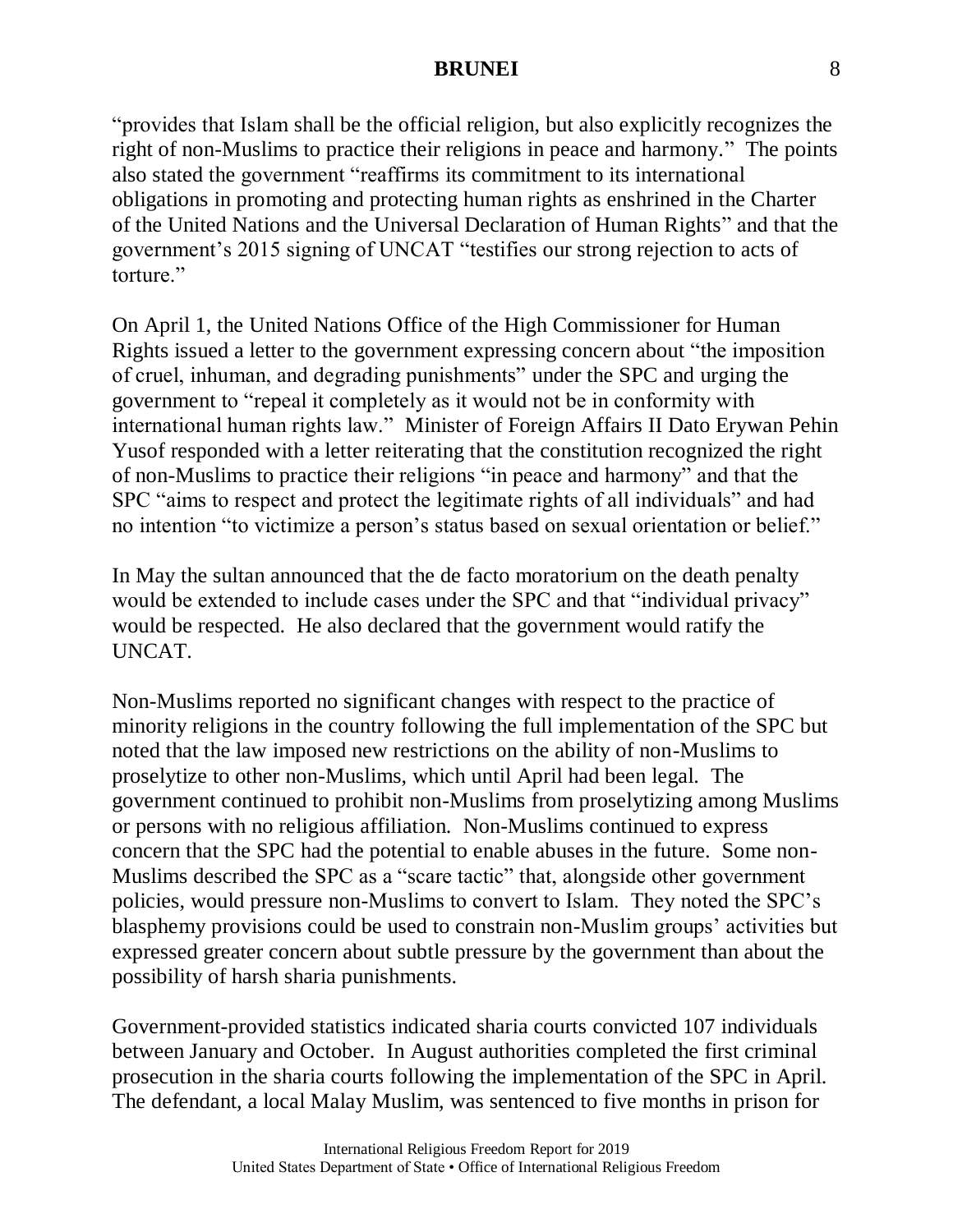the theft of 100 BND (\$74). During the year, the sharia courts convicted a total of 10 individuals under the newly implemented sections of the SPC – all relatively minor theft offenses resulting in a fine or prison sentence.

The sharia courts charged three non-Muslim defendants in two criminal cases during the year. In October an ethnic Iban (an indigenous group) man who local church officials stated was Catholic, was sentenced to four months' imprisonment for theft. In a case that was pending at year's end, two Vietnamese men became the first non-Muslim foreigners to be charged in the sharia courts under the newly implemented SPC sections, accused of "causing hurt" for allegedly assaulting a colleague at their workplace.

The government periodically warned the population about the preaching of non-Shafi'i versions of Islam, including both "liberal" practices and those associated with jihadism, Wahhabism, or Salafism. It permitted Shafi'i Muslims and members of non-Muslim religious minorities to practice their faiths.

MORA continued to provide all mosques with approved sermons for Friday services. The government required that the sermons be delivered by registered imams, and deviance from the approved text was forbidden. In May, following a nationally televised interview in which a local government Muslim cleric claimed to have met the Prophet Muhammad in a dream, the sultan publicly urged the government to strengthen its stance against what he considered inauthentic Islamic teachings, including non-Shafi'i versions of Islam. Religious authorities reportedly chastised the cleric and required him to undergo additional training.

There was no legal requirement for women to wear head coverings in public; however, religious authorities continued to reinforce social customs to encourage Muslim women to wear a head covering (known locally as a *tudong*), and many women did so. When applying for passports, drivers' licenses, and national identity cards, Muslim females were required to wear a *tudong*. Muslim women employed by the government were expected to wear a *tudong* to work, although some chose not to with no reports of official repercussions. In government schools and institutions of higher learning, Muslim female students were required to wear a uniform that includes a head covering. Male students were expected to wear the *songkok* (a traditional hat), although this was not required in all schools. Women who were incarcerated, including non-Muslims, were required to wear a uniform that included a *tudong*.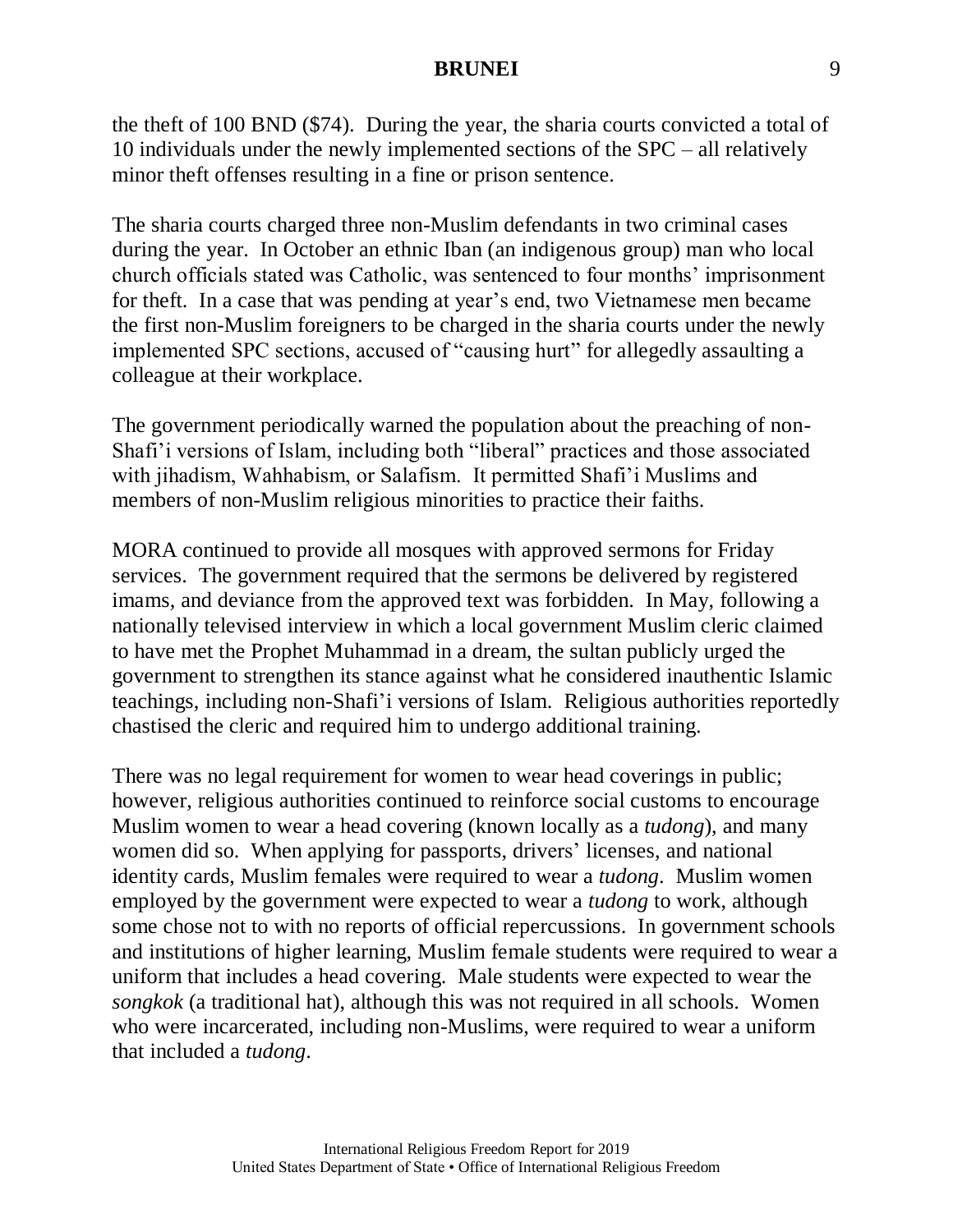As in past years, the government limited traditional Lunar New Year lion dance performances to a three-day period and restricted them to the Chinese temple, Chinese school halls, and private residencies of Chinese Association members. Members of the royal family publicly attended Lunar New Year celebrations and lion dance performances during the allowed period, with front-page coverage in state-influenced media.

The government continued to enforce strict customs controls on importing non-Islamic religious texts such as Bibles, as well as on Islamic instructional materials or scriptures intended for sale or distribution. Authorities generally continued to ban non-Islamic religious texts from import, and the censorship board continued to review Islamic texts to ensure they did not contain text that deviated from the Shafi'i school of Islam. Customs continued to check personal packages entering the country to ensure they did not contain anything of a non-Shafi'i Islamic or perceived sexual nature, such as magazines showing women in swimsuits.

Christian leaders stated that a long-standing fatwa discouraging Muslims from perpetuating non-Islamic faiths continued to inhibit the expansion, renovation, or construction of new facilities. Christian religious groups, however, said authorities generally permitted churches and associated schools to repair and renovate buildings on their sites if required for safety. The process for obtaining approval to renovate church buildings remained lengthy and difficult, and there were continuing reports of the government stalling new construction projects for not meeting the complicated requirements. With only six approved churches in the country, facilities were often too small to accommodate their congregations without significant overflow seating outdoors. Chinese Buddhist temples were also subject to the same fatwa. Government data from 2015, the latest available, indicated there were 99 registered mosques. Christian worshippers continued to report difficulty accessing churches on many Sundays because of road closures by the government for official events, with some services being rescheduled.

The government reported that many non-Muslim children elected to take courses on Islam. Reportedly, those applying for government-funded scholarships believed having such courses on their transcripts could be advantageous. Most school textbooks were illustrated to portray Islam as the norm, and women and girls were shown wearing the *tudong*. There were no depictions of the practices of other religious groups in textbooks.

In February the sultan publicly called for extending Quranic education and encouraged all high schools to introduce "specialized Al-Quran education" in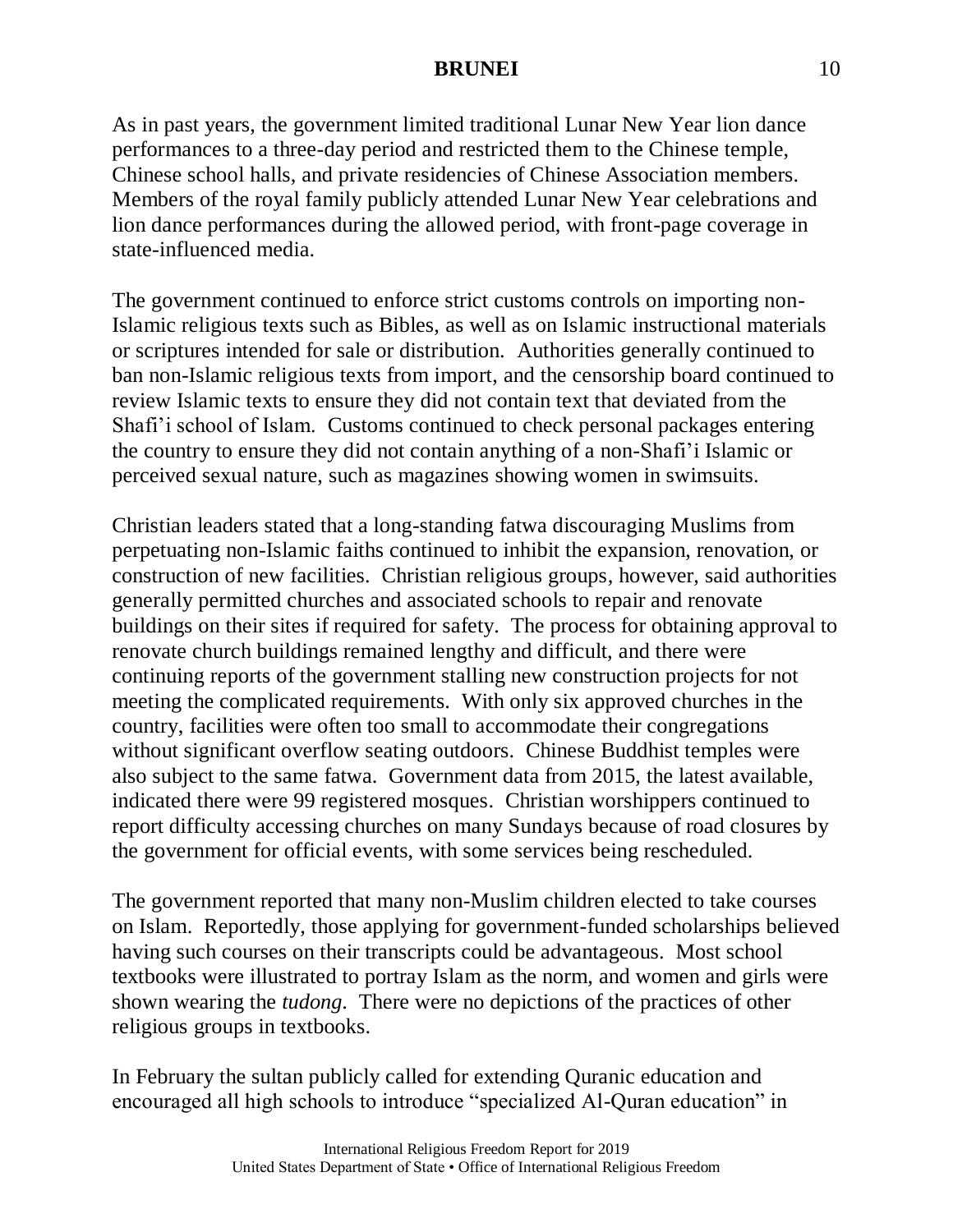addition to their Islamic Religious Knowledge syllabus. School officials reported that by year's end the government had not yet required them to introduce new Quranic studies programs.

Authorities continued to prohibit non-Muslims and non-Shafi'i Muslims from receiving non-Shafi'i religious education in schools. All church-associated schools were recognized by the MOE and remained open to students of any religion, although they were not permitted to offer religious instruction other than for Shafi'i Islam.

Throughout the year, the government enforced restrictions requiring all businesses to close for the two hours of Friday prayers. In May the *Borneo Bulletin,* citing the SPC, warned local eateries not to serve dine-in customers during fasting hours and cautioned the public not to eat, drink, or smoke in public places during daylight hours throughout Ramadan. There were no reports during the year of raids or of religious enforcement officers enforcing the ban on restaurants serving dine-in food during the fasting hours of Ramadan.

The government maintained a longstanding ban on the sale of alcoholic beverages and cigarettes and a restriction against the import or consumption of alcoholic beverages by Muslims. After a period of increased enforcement on the ban of alcohol in 2018, enforcement reportedly returned to previous levels of routine customs checks at the border. Religious authorities allowed nonhalal restaurants and nonhalal sections in supermarkets to operate without interference, but they continued to hold public outreach sessions to encourage restaurants to become halal.

The government offered incentives to prospective converts to Islam and the Shafi'i school, especially those from indigenous communities in rural areas, including help with housing, welfare assistance, or help to perform the Hajj. The government gave presentations on the benefits of converting to Islam that received extensive press coverage in state-influenced media. According to government statistics, 292 individuals converted to Islam during the year, lower than previous years. Converts included citizens and permanent residents, as well as foreigners. Government policy supported Islam through the national MIB philosophy as well as through government pledges to make the country a *zikir* nation (one that remembers and obeys Allah).

Despite the absence of a legal prohibition of Muslims marrying non-Muslims, all Muslim weddings required approval from the sharia courts, and officiants, who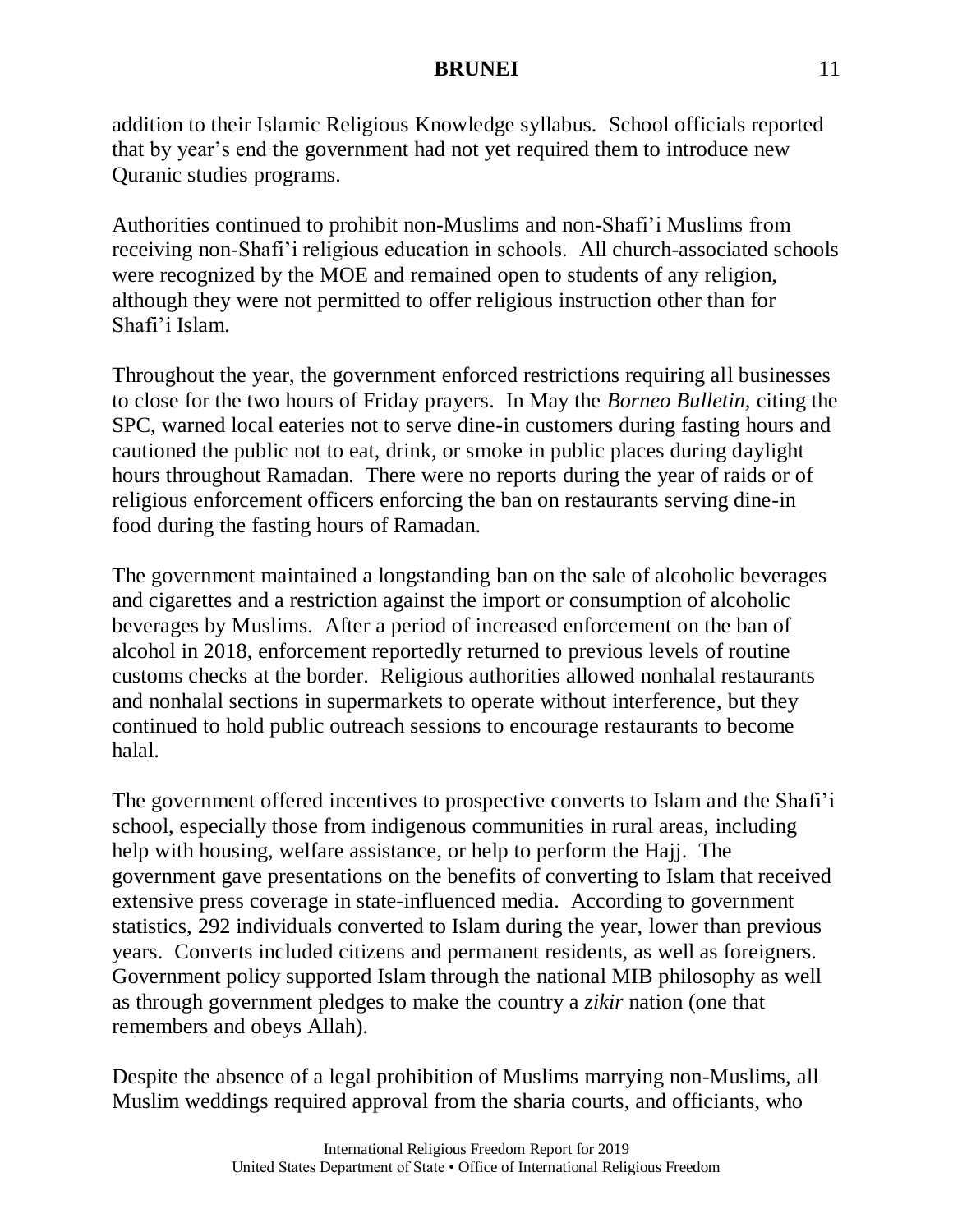were required to be imams approved by the government, required the non-Muslim party to convert prior to the marriage.

Most government meetings and ceremonies commenced with an Islamic prayer, which the government continued to state was not a legal requirement but a matter of custom.

The government required residents to carry identity cards that stated the bearer's ethnicity and were used in part to determine whether he or she were Muslim; for example, all ethnic Malays, including those traveling in the country, were assumed to be Muslim. Malays were required to follow certain Islamic religious practices or potentially face fines, arrest, and imprisonment. Visitors to the country were asked to identify their religion on their visa applications.

# **Section III. Status of Societal Respect for Religious Freedom**

Non-Muslims and Muslims faced social pressure to conform to Islamic guidelines regarding behavior. Male members of the Islamic community reportedly felt pressure from family and friends to attend Friday prayers despite not having strong religious beliefs. Members of the LGBTI community expressed fears about openly expressing their sexual and/or gender identity, since they believed it would bring shame on their families for violating religious mores. According to media reports and sources within the country, although some members of the LGBTI community worried that new SPC laws would encourage homophobia, few believed that the harshest SPC punishments, such as stoning, would be enforced.

Religion and religious freedom continued to be discussed on social media outlets such as Facebook and Reddit. Muslims and non-Muslims posted comments questioning the relevance of the MIB national philosophy, and some commenters called for religion to play no part in government policy. Others called for increased Islamification and increased restrictions on non-Muslims. Residents who questioned the SPC or Islamic values on social media sometimes reported receiving online abuse, threats, and official monitoring. Some members of the LGBTI community, however, used social media to criticize the SPC and said they did so without fear of government reprisal.

Anecdotal reports indicated that some Muslims and Christians who wished to convert to another religion reportedly continued to fear social retribution, such as ostracism by friends, family, and their community. If parents converted to Islam, there was often family and official pressure for the children to do the same. Some